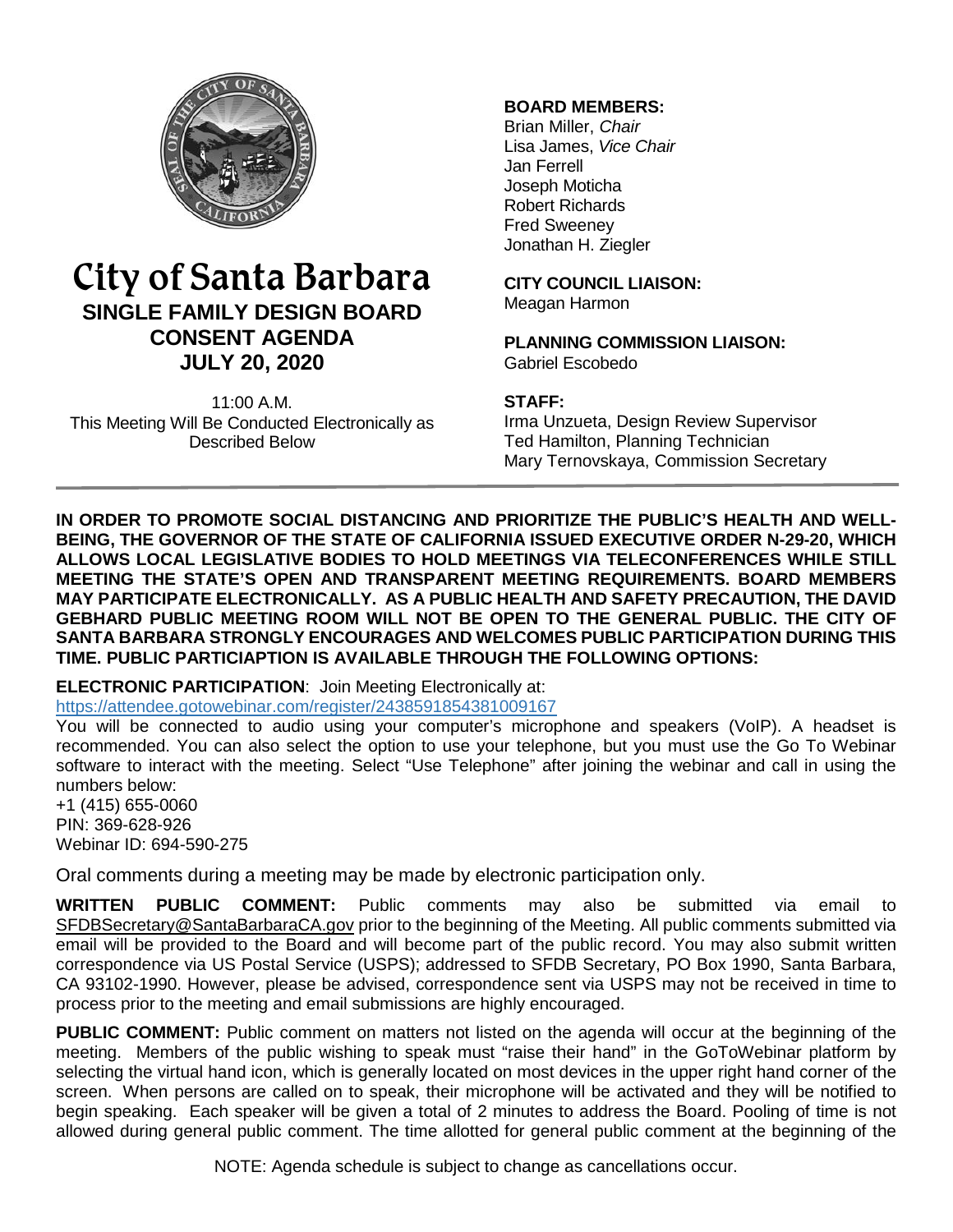meeting is 30 minutes. The Board, upon majority vote, may decline to hear a speaker on the grounds that the subject matter is beyond the Board's subject matter jurisdiction.

**PUBLIC COMMENT ON AGENDIZED ITEMS:** Members of the public wishing to speak on a matter on the agenda must "raise their hand" in the GoToWebinar platform by selecting the virtual hand icon during the presentation of that item. The "raise hand" icon is generally located on most devices in the upper right hand corner of the screen. When persons are called on to speak, their microphone will be activated and they will be notified to begin speaking. Each speaker will be given a total of 2 minutes to address the Board. Pooling of time is not permitted during meetings conducted electronically.

**AGENDAS, MINUTES, REPORTS, & PUBLIC RECORD WRITINGS:** Documents relating to agenda items are available for review online at [SantaBarbaraCA.gov/SFDB.](http://www.santabarbaraca.gov/ABR) If you have any questions about the posted documents, contact Ted Hamilton, Planning Technician, at (805) 564-5541 or email [THamilton@SantaBarbaraCA.gov.](mailto:THamilton@SantaBarbaraCA.gov) You may contact City Planning staff at (805) 564-5470 for general questions about the status of a case.

**AMERICANS WITH DISABILITIES ACT:** If you need services or staff assistance to attend or participate in this meeting, contact the SFDB Secretary at (805) 564-5470, ext. 3308. If possible, notification at least 48 hours prior to the meeting will usually enable the City to make reasonable arrangements. Specialized services, such as sign language interpretation or documents in Braille, may require additional lead time to arrange.

**APPEALS:** Decisions of the SFDB may be appealed to the City Council. For further information on appeals, contact the Planning Division staff or the City Clerk's office. Appeals must be in writing and must be filed with the City Clerk at City Hall, 735 Anacapa Street within 10 calendar days of the meeting at which the Board took action or rendered its decision.

**APPEALS:** Decisions of the SFDB may be appealed to the City Council. In order to promote social distancing and protect the health and wellbeing of the public, the City Clerk will no longer be accepting appeals over the counter at City Hall. For further information and guidelines on how to appeal a decision to City Council, please contact the City Clerk's office at [clerk@santabarbaraca.gov](mailto:clerk@santabarbaraca.gov) as soon as possible. **Appeals and associated fee must be submitted in writing, and** *via email to [clerk@santabarbaraca.gov](mailto:clerk@santabarbaraca.gov) and by first class mail postage prepaid* **within 10 calendar days of the meeting at which the Board took action or rendered its**  decision. Appeals and associated fee post marked after the 10<sup>th</sup> calendar day will not be accepted.

**STATE POLITICAL REFORM ACT SOLE PROPRIETOR ADVISORY:** State law, in certain circumstances, allows an architect, engineer, or a person in a related profession who is a "sole practitioner" to make informational presentation of drawings or submissions of an architectural, engineering, or similar nature to the same Board on which he or she is seated, if the practitioner does not advocate for the project.

**LICENSING ADVISORY:** The Business and Professions Code of the State of California and the Municipal Code of the City of Santa Barbara restrict preparation of plans for certain project types to licensed professionals. See SFDB Guidelines 2.1.2A and 3.1.2C for specific information.

**NOTICE:** On Thursday, July 16, 2020, this Agenda was posted on the outdoor bulletin board at the Community Development Department, 630 Garden Street and online at [SantaBarbaraCA.gov/SFDB.](http://www.santabarbaraca.gov/gov/brdcomm/nz/sfdb/agendas.asp)

## **PLEASE BE ADVISED**

Consent items are reviewed in a sequential manner as listed on the agenda. Applicants are advised to approximate when their item is to be heard and should arrive 15 minutes prior to the item being announced. If applicants are not in attendance when the item is announced, the item will be moved to the end of the agenda.

The applicant's presence is suggested in order to respond to questions and discuss potential conditions of approval, thereby avoiding project continuances. If an applicant cancels or postpones an item without advance notice, the item will be postponed indefinitely and will not be placed on the following Single Family Design Board (SFDB) agenda.

Actions on the Consent agenda are reported to the Full Board at the next regular meeting. The Full Board has the discretion to ratify or not ratify the Consent actions. The Consent agenda reviewing member of the SFDB may refer items to the Full Board for review.

CEQA Guidelines §15183 Exemptions (Projects Consistent with General Plan). Under this California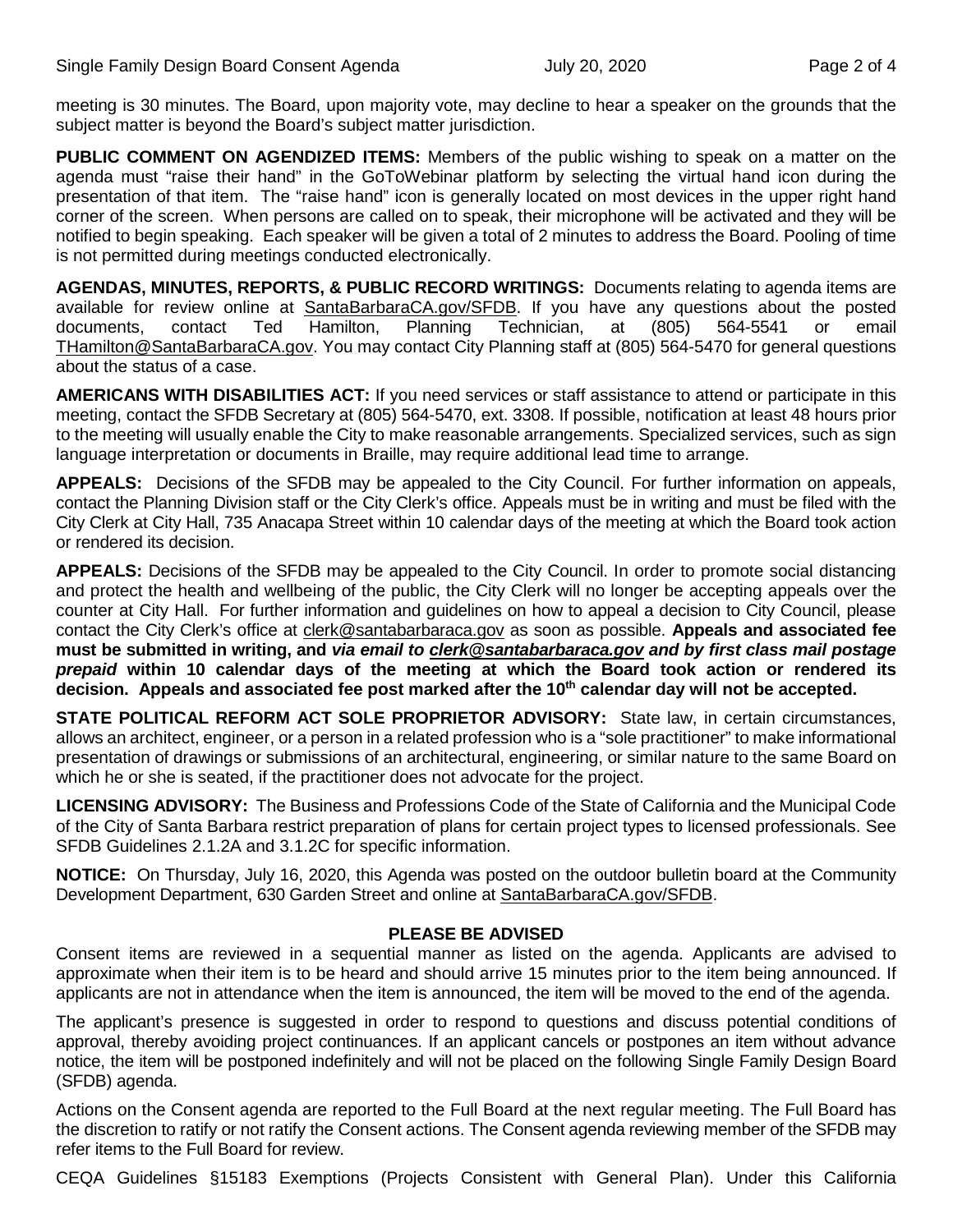Environmental Quality Act (CEQA) Guidelines section, projects with new development (new nonresidential square footage or new residential units) qualify for an exemption from further environmental review documents if (1) they are consistent with the General Plan development density evaluated in the 2011 General Plan Program Environmental Impact Report, and (2) any potentially significant project-specific impacts are addressed through existing development standards. Section 15183 exemptions are determined by staff based on a preliminary environmental review process. A decision-maker CEQA finding is required for a Section 15183 exemption. City Council General Plan environmental findings remain applicable for the project.

#### **NOTICE OF LINKED DIGITAL PLANS**

*Hyperlinks to project plans are provided in the agenda. If the project plan is available, you will see the address in the agenda displayed as a blue underlined text. To view the project plans, simply click on the blue underlined address.*

# **CONTINUED ITEM: PROJECT DESIGN AND FINAL APPROVAL**

# **A. [827 ORANGE AVE](https://www.santabarbaraca.gov/SBdocuments/Advisory_Groups/Single_Family_Design_Board/Archive/2020_Archives/03_Architectural_Drawings/2020-07-20_July_20_2020_827_Orange_Ave.pdf)**

| Assessor's Parcel Number: 037-023-003 |                  |
|---------------------------------------|------------------|
| Zone:                                 | R-M              |
| <b>Application Number:</b>            | PLN2020-00011    |
| Owner:                                | Abel C. Barragan |
| Applicant:                            | <b>Karl Kras</b> |

(Proposal to address violations in ENF2018-00069 by removing unpermitted development and providing two new uncovered parking spaces in a tandem configuration in the driveway. An exception for the two uncovered parking spaces is requested. Existing fences within 10' of a front lot line will be reduced to 42" height and a new 6' wooden fence located 10' from San Pascual Street lot line is proposed.)

**Project Design and Final Approval are requested. Project requires Neighborhood Preservation Findings. Project was last reviewed July 13, 2020.**

## **CONTINUED ITEM: PROJECT DESIGN APPROVAL AND FINAL APPROVAL**

**B. [153 RAMETTO RD](https://www.santabarbaraca.gov/SBdocuments/Advisory_Groups/Single_Family_Design_Board/Archive/2020_Archives/03_Architectural_Drawings/2020-07-20_July_20_2020_153_Rametto.pdf)**

| Assessor's Parcel Number: 015-211-015 |                       |
|---------------------------------------|-----------------------|
| Zone:                                 | <b>RS-25</b>          |
| <b>Application Number:</b>            | PLN2019-00381         |
| Owner:                                | Mina Morvai Schnitzer |
| Applicant:                            | <b>William Wolf</b>   |
|                                       |                       |

(Proposal for a 123 square-foot entryway addition to an existing single family home and a 920 squarefoot interior remodel, with new doors and windows at the new and remodeled areas. The proposed total of 2,867 square feet of development is 60% of the maximum guideline floor-to-lot-area ratio (FAR). Project site is located on a 29,986 square-foot lot in the Hillside Design District with an average slope of 20%.)

**Project Design and Final Approval are requested. Project requires Neighborhood Preservation and Hillside Design & Sloped Lot Findings. Project was last reviewed September 3, 2019.**